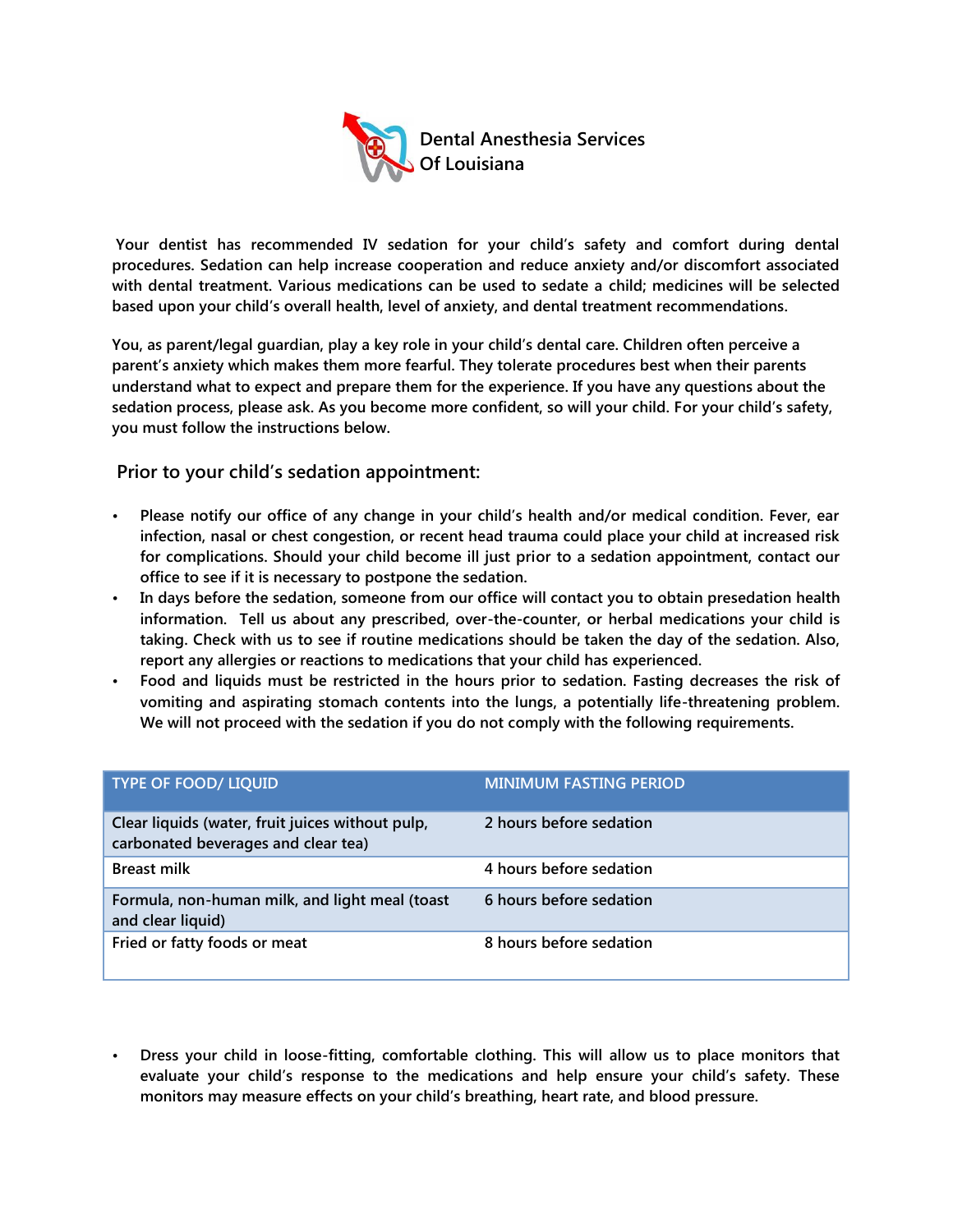- **• Try not to bring other children to this appointment so you can focus your attention on your child undergoing the sedation.**
- **• If you will be traveling home by automobile or if you must bring any other children with you to this appointment, it is preferable to have 2 adults accompany the patient home. On the way home, one individual should be able to observe the child's breathing without any distractions, especially if the patient falls asleep while in the car or safety seat.**

## **During the sedation appointment:**

- **• Please make sure that your child goes to the bathroom immediately upon arriving at the office. Younger children will occasionally become relaxed enough to lose bladder control. You may want to consider a diaper, pull-ups, or a change of clothing. If the child arrives to the office in diapers or pullups, please change before the sedation begins.**
- **• If any sedative medications are administered before your child is taken to the treatment room, we will ask you to watch your child closely as he/she may become sleepy, dizzy, unsteady, uncoordinated, or irritable. You will need to remain next to your child to prevent injuries that may occur from stumbling/falling. Keeping your child calm but distracted from the unfamiliar surroundings often is helpful.**
- **• You, as the child's parent/legal guardian, must remain at the office throughout the sedation appointment. You may not leave the office for any reason.**
- **• The CRNA and staff will evaluate your child's health status before he/she will be discharged home. Children recover from effects of sedatives at different rates so be prepared to remain at our office until the CRNA has determined your child is stable and the after-effects are minimal. At discharge, your child should be responsive but may be drowsy, crying, or fussy.**

## **After the sedation appointment:**

- **• Once home, your child will still be drowsy and must remain under adult supervision until fully recovered from the effects of the sedation. If your child wants to sleep, position your child on his/her side with the head supported and the chin up. During this period, check your child's breathing. If your child is snoring, reposition the head until the snoring disappears and your child breathes normally. If breathing becomes abnormal or you are unable to arouse your child, contact emergency services (call 911) immediately.**
- **• Nausea and vomiting are occasional side effects of sedation. If vomiting occurs, immediately clear the material from your child's mouth. Once again, be sure that breathing is normal. If breathing becomes abnormal or you are unable to arouse your child, contact emergency services (call 911) immediately. If vomiting persists for 20 to 40 minutes, contact our office immediately.**
- **• Your child may be drowsy for some time after the sedation appointment. Restrict activities for the remainder of the day. Prohibit potentially harmful activities such as bike riding, swimming, using playground equipment, or any activity where balance is important.**
- **• In addition to the sedative medications, we often use local anesthetic to numb the mouth during dental treatment. The numbness usually lasts 2-4 hours. Watch to see that your child does not bite, scratch, or injure the cheek, lips, or tongue during this time.**
- **• Children may be irritable after treatment. If this occurs, stay with your child and provide a calm environment. If you believe the irritability is caused by discomfort, you may give your child acetaminophen (Tylenol®) or ibuprofen (Motrin®, Advil®). Follow the instructions on the bottle for dosing based upon your child's age/weight.**